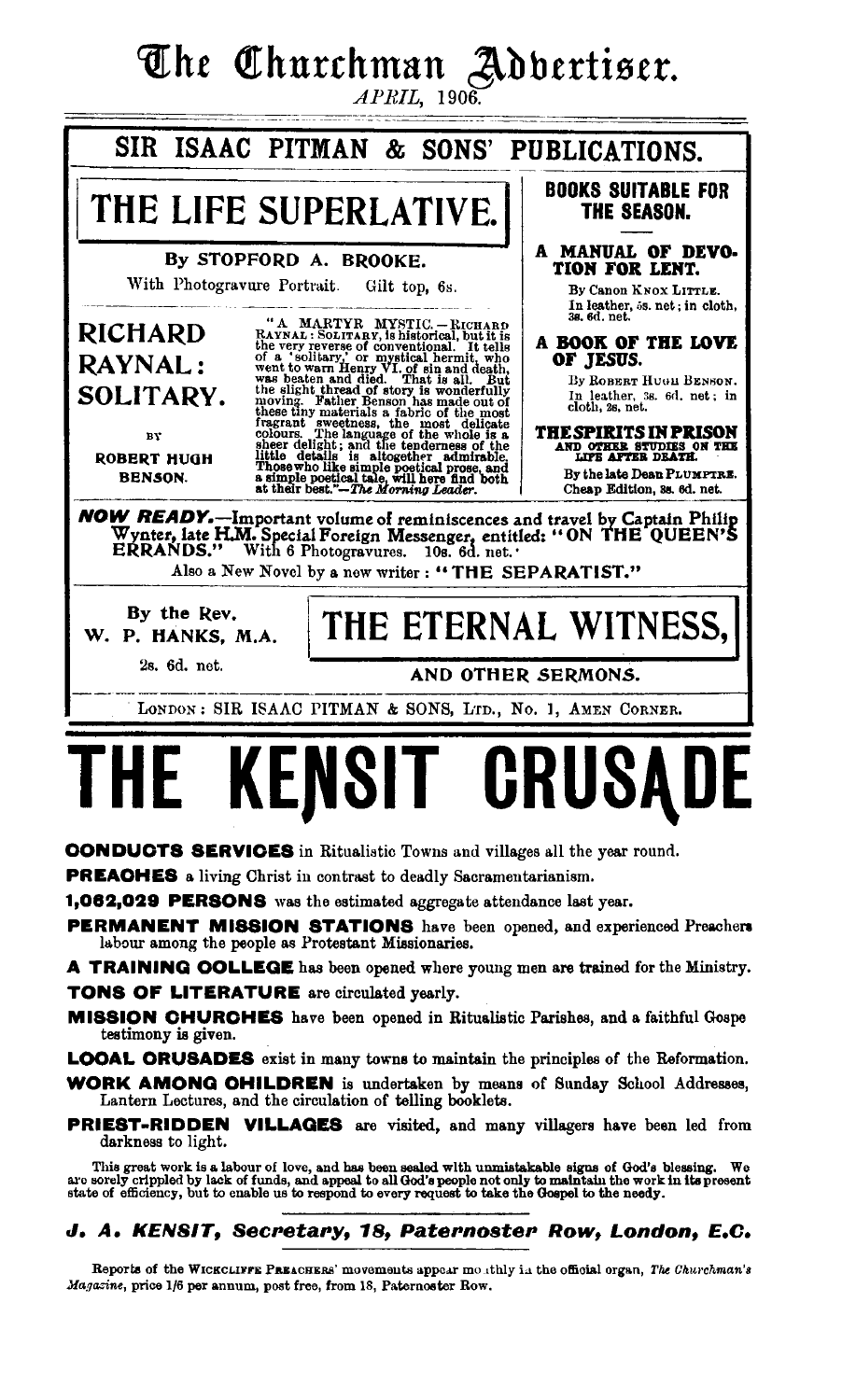# **HISTORY OF EGYPT.**

### By Professor JAMES H. BREASTED.

#### **Superbly illustrated.**

### Price 20s. net.

### A most interesting and valuable history founded on recent original researches by the author, who is Professor of Egyptology at the University of Chicago.

The sensational discoveries of the last eight years in Egypt have entirely revolutionized many of the ideas conventionally held by former writers, and the time has come to group together the late extraordinary discoveries, and to offer to the public an intelligent and intelligible résumé of their bearing upon history. Freed from all technicalities,<br>Professor Breasted's History is popular in aim but very up-to-date. Its object is to<br>instruct the reader rather than to exploit novel th executed and of quite exceptional interest.

Scholars, travellers, and Students of the Old Testament, and all those who desire an acquaintance with the history of Egypt will find Professor Breasted's book of the highest value.

HODDER AND STOUGHTON, 27, PATERNOSTER ROW, LONDON.

**Shortly.** 

### COMPANION VOLUME TO "VITAL RELIGION."

Crown 8vo., cloth, and gilt lettered, price 2s. 6d. net.

# **Personality and Power:**

# Or. THE SECRET OF REAL INFLUENCE.

**BV** 

REV. G. H. S. WALPOLE, D.D.,

Examining Chaplain to the Archbishop of York; Rector of Lambeth.

#### FROM THE PREFACE.

FROUT FILE PREFACE.<br>
The object of this volume may be expressed in the words with which Mr. Shorthouse explains<br>
the purpose of "John Inglessant"—namely, "to exalt the unpopular doctrine that the end of ex-<br>
istence is no

ELLIOT STOCK, 62, PATERNOSTER ROW, LONDON, E.C.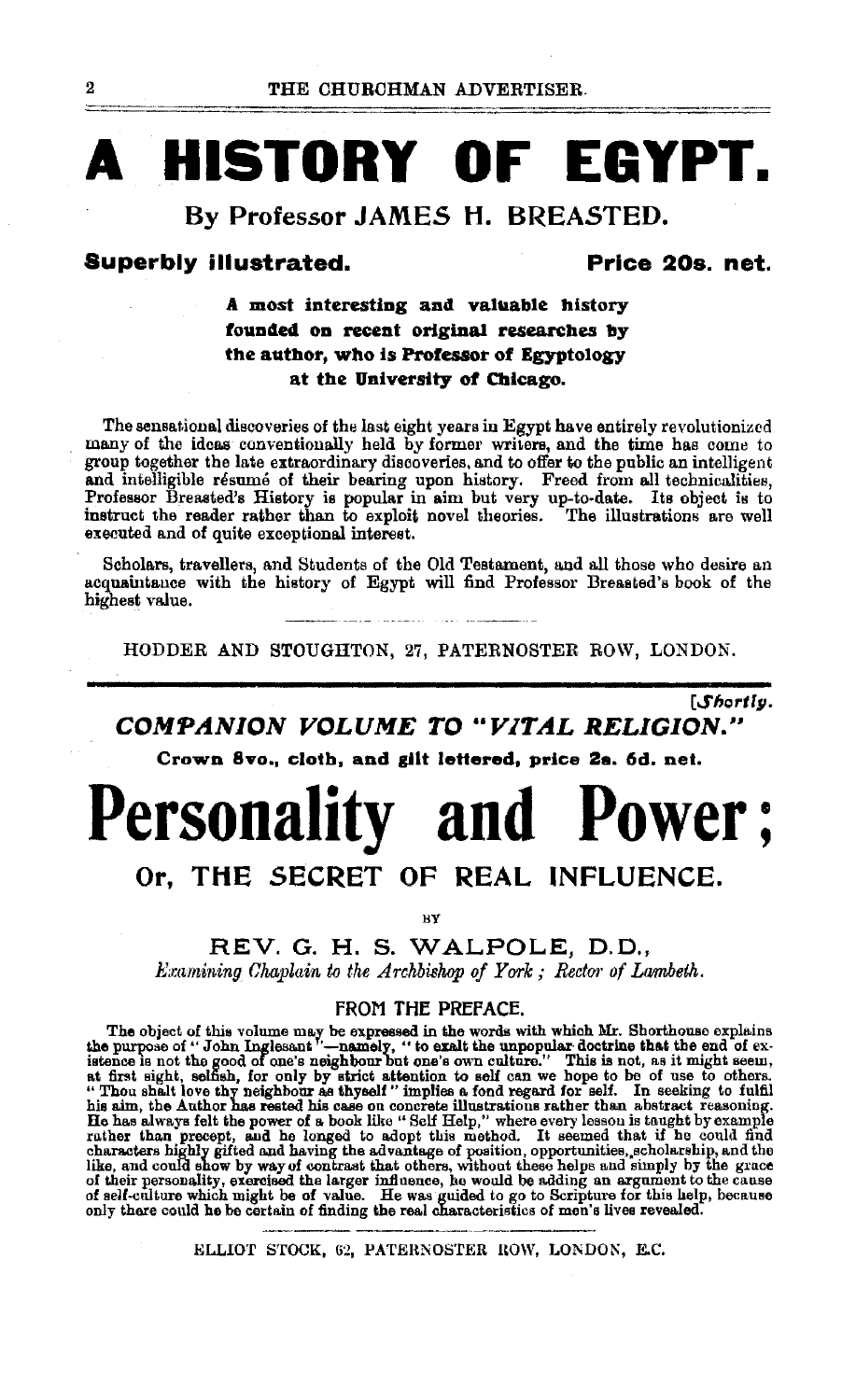# *BEMROSE AND SONS' LIST.*

#### LECTURES ON ENGLISH CHURCH HISTORY. By the

Rev. T. ALLISON, M.A., Vice-Principal of Wychiffe Hall, Oxford. Crown 8vo., cloth, 4s. 6d. net; post free 48. 10d.

These Lectures cover the period prescribed by mest Bishops for Ordination Examinations. Although specially intended for use in the Lecture-rooms of Theological Colleges, the book may also be used by Candidates who are stud

**SOME NEGLECTED PRAYERS.** For Family and Private Use, for Retreats and Classes. Arranged by the Rev. R. M. MOORSOM. Paper cover, 1s. net; post free, 1s. 1d. "Shows how the Book of Common Prayer can be used as a volume of constant private devotion. Its treasures are adapted to the varied needs of life in a very practical manner. We hope it will be widely circulated."-Guardian. Its

THE HOLY COMMUNION. Its Institution, Purpose, Privilege. Bv the Rev. A. E. BARRE-LAWRERCK, M.A., Blackheath. Crown 16mo., 240 pp., paper covers, Is. net;<br>post free ls. 2d. Cloth gilt, 2s. net.; post free 2s. 3d.

"This is a very precious little book ; . . . We have pleasure in recommending it most strongly."-The Record.

THE WORD AND SACRAMENTS. And other Papers illustrative of Present Questions of Church Ministry and Worship. By the late Rev. T. D. BERNARD, M.A., Prebendary and Chancellor of Wells Cathedral. Crown 8vo., cloth, price 8s. 6

"The treatment is that of a man reverent in spirit, his mind being saturated with the Word of God; and none can read the book without feeling that there is much to be said for the positions advanced."-Christian.

COLLECTS (Selected). Containing one Collect for each day of the Month, Morning and Evening Prayers, and Ten Additional Collects. 18mo., 64 pp., stiff paper cover, price 6d. net; post free 7d.

"Should be welcome for private use by many Churchmen."-Record.

SOLDIERS OF THE CROSS IN ZULULAND. Being a History of the Mission Work of the Church of England in Zululand during the past fifty years. By E, and H. W.<br>With Preface by FRANCES AWDRY. Large crown 8vo., cloth, with many Illustrations. Price 3s. 6d. net; post free 3s. 10d.

LONDON: BEMROSE & SONS, LTD., 4, SNOW HILL, E.C.; AND DERBY.

# **ESTABLISHED 1857.** The Christian Udorld. THE LEADING RELIGIOUS NEWSPAPER.

Its Religious and Literary Articles are contributed by writers of world-wide reputation. In its Topies and Epitome it gives all the general news of the week, and its Chronicle of the Churches is an unrivalled survey of the world's religious activities.

In its Personal column will be found interesting items about the leading people of the day.

It is produced by a literary staff, all of which are experts in their own departments.

It publishes Serial Stories by the most popular writers, as well as short complete stories.

Its Parliamentary Sketch is by one of the most brilliant journalists of the day.

It contains each week contributions from special correspondents in Wales and Scotland.

The Best Medium for all kinds of Domestic Advertisements, and for Advertisements of Businesses and Properties.

PUBLISHED EVERY THURSDAY. PRICE ONE PENNY. Obtainable at all Bookstalls and Newsagents'.

#### **CHRISTIAN** WORLD PULPIT. THE

Every Wednesday. One Penny. Monthly Parts, Gd.

Contains the Best Sermons of all the Leading Preachers.

## THE LITERARY WORLD, Mid-Monthly. Threepence.

An Illustrated Review of Current Literature.

London: JAMES CLARKE & CO., 13 and 14, Fleet Street.

8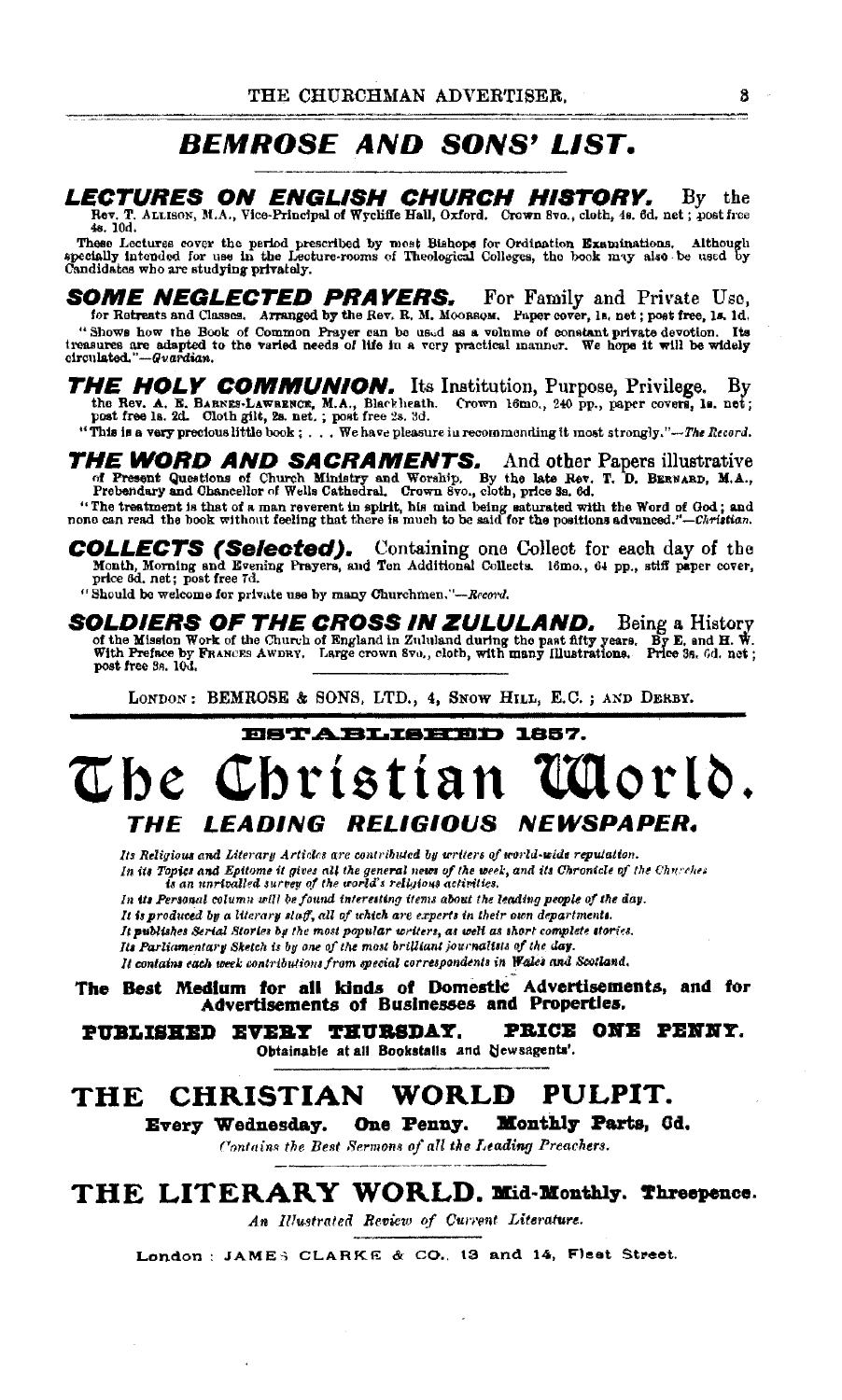#### NEW AND HELPFUL MANUAL FOR THE HOLY COMMUNION.

SECOND EDITION. In limp cloth, for the pocket, and uniform with the Prayer-Book, Is. in cloth, and in leather binding at 2s. ; lambskin, 3s.; and in Persian calf, 3s. 6d.

# **COMMUNION AND OFFERING.**

By the Rev. G. H. S. WALPOLE, D.D., Examining Chaplain to the Archbishop of York, Rector of Lambeth.

#### Extracts from Personal and Press Notices.

The Rev. B. M. O. HANCOCK writes: "I feel the book is worthy of unqualified recommendation. It meets<br>a real need, and no one who uses the book but will be enabled to enter devoutly and intelligently into the<br>Great Service

BISHOP OF ST. ALBANS : "I think it a most useful little book, and shall be glad to recommend it."

"The distinguishing feature of this little manual of Eucharistic instruction and worship is its constant insistence upon the structure of the Liturgy as determining the course of Eucharistic devotion. The prayers are simpl

"The value of this excellent little book is very great. It is for busy people who want short and good prayers, and who welcome sound instruction if it can be briefly given. The whole forms a singularly complete and conven

FOURTR EDITION. In 32mo. size, cloth limp, for the pocket, 2s.; also for presentation, in leather binding, 3s. ; in lambskin, 3s. 6d,; and in Persian call, 4s. 6d.

# **THE PEOPLE'S PSALTER:**

#### **A** Plain Book for those who wish to use the Psalms In Church with intelligence and devotion.

"The book seems to be admirably adapted for its purpose, and I trust it will have a very wide uscfulness."---BisHoP oF DURHAM.

"We think that this little book may be a useful help by suggesting ways in which different Pealms may<br>be applied to present-day difficulties, and to the problems and anxieties with which the Church is always<br>confronted."—

#### BY THE SAME AUTHOR.

SEVENTH EDITION, In crown Svo., cloth, gilt lettered, price 2s. 6d. net.

# **VITAL RELIGION;**

#### Or, The Personal Knowledge of Christ.

"The keynote of this interesting and beautiful book is the thought that religion is essentially the life of friendship and intimacy with God revealed in Josus Christ. . . . We have no hesitation in saying that Dr. Walpole

In 32mo., 8 pages, price One Halfpenny.

# **THE LIT ANY.**

Divided and arranged for particular intercession. (Reprinted from The People's Psalter.)

Price 4d. Reprinted on cardboard and enlarged, size 16 in. by 10<sup>1</sup> in., the frontispiece from "COMMUNION AND OFFERING," entitled--

**"In the Mount of the Lord it shall be seen."** 

Intended for use in classes.

ELLIOT STOCK, 62, PATERNOSTER ROW, LONDON, E.C.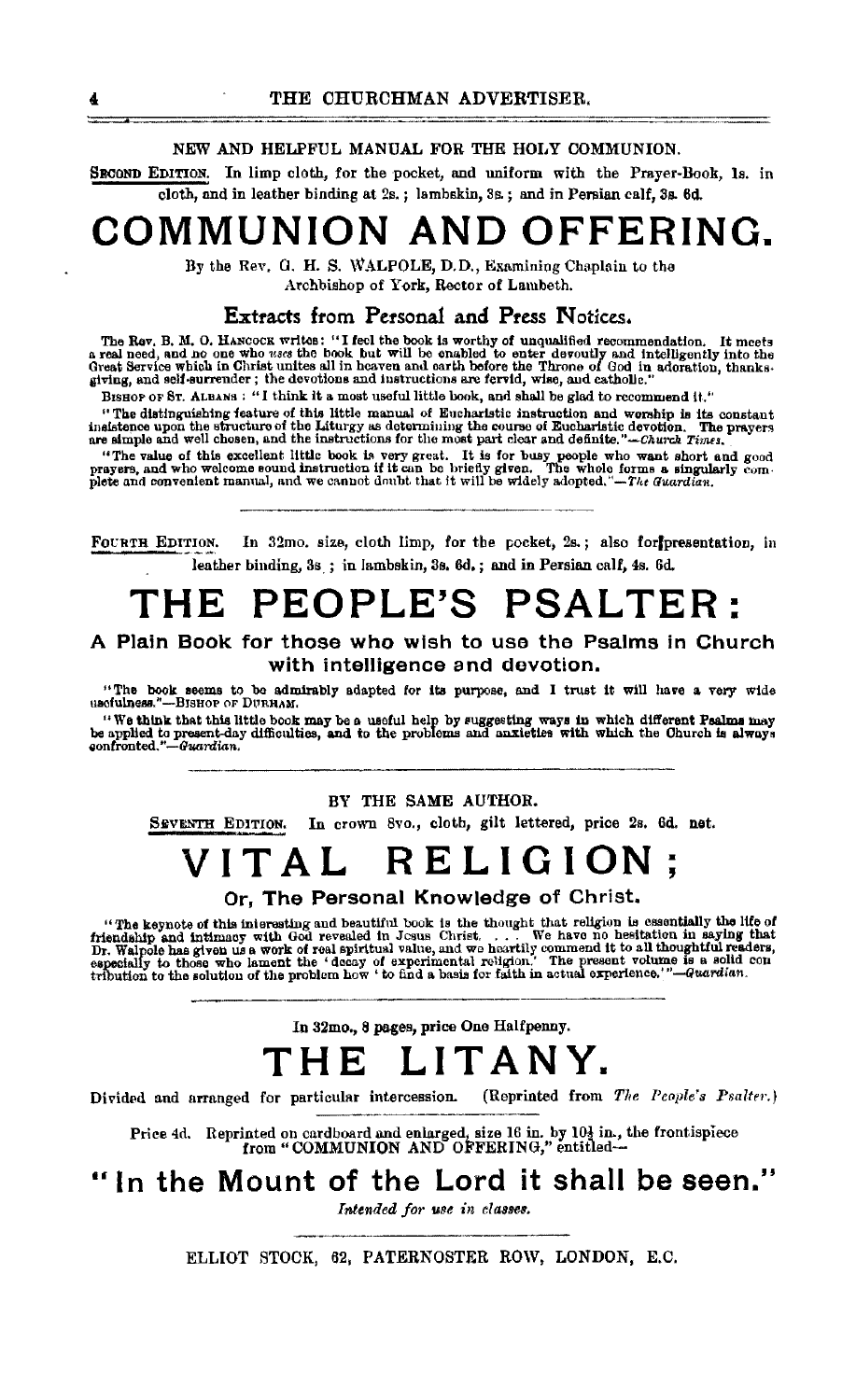# **EDUCATIONAL. SOUTH-EASTERN COLLEGE, RAMSOATE.**

CHURCH of England Public School on the PRINCIPLES OF THE REFORMATION Approved by ARMY COUNCIL, recognised by the ROYAL COLLEGES of PHY-SICIANS and SURGEONS. Entrance Scholarships : March, Jnly, December. JUNIOR SCHOOL in separate buildings.-For list of successes and full particulars apply HEADMASTER.

# **THE PRIORY SCHOOL, NESTON, CHESHIRE.**

*Headmaster:* The Rev. GEORGE MoNEII.E, M.A., of Repton, and Emmanuel and Ridley Hall, Cambridge, and Councillor of the Church of England League.

PREPARES the Sons of Gentlemen for the Public Schools and the Royal Navy. Most healthy situation. Perfect drainage. Large playing-field. Attention given to gymnastics, games, and dict. Reference kindly permitted to the Bis and others.-Prospectus and terms on application to the HEADMASTER.

Scbool for the Daughters of Gentlemen. Resident Pupils only.

# CHURCH HOUSE, WORTHING.

RECOGNISED by Board of Education. Large resident staff of English and Foreign Mistresses, all fully qualified. Every educational advantage with happy home. Fees moderate. Highest references. Address PRINCIPALS.

# **EASTBOURNE COLLEGE.**

*President:* The DUKE OF DEVONSHIRE, K.G.

Headmaster: Rev. F. S. WILLIAMS, M.A., *late Assistant-Master at Rugby School*.

rrHE School is a First- Grade School for the Sons of Gentlemen. Boys are prepared for the Universities, the Army and Civil Services, Professions, and Commercial Life. There are Special Army and Engineering Classes. Physical Drill is compulsory for the whole School.

### *HESTON HOUSE SCHOOL, HESTON, WIIODLESEX.*  **Established 1873.**

BOARDING SCHOOL for Boys. Charming country house (ten miles west of J.ondon), v;ith grounds and cricket-field of 10 acres. Special care and attention to very young boys. Sound religious instruction in accordance with the principles of the Church of England.<br>Prepares for Public Schools and all Examinations. Reference permitted to the Bishop of Kensington and other clergy. For prospectus, views, etc., apply to REV. HEADMASTER.

### **ST. MICHAEL'S COLLEGE,**  Near TENBURY, WORCESTERSHIRE.

BOYS thoroughly prepared for Public Schools. Most healthy situation; large playing fields and Fives Courts; separate cubicles. Head master, REV. W. A. RENWICK, M.A., late Scholar of Hertford College, Oxford. s, separato cubicles. Head master, REV. W. A.<br>rd College, Oxford.<br>APPLY: REV. THE WARDEN.

#### READING SOHOOL. **Founded by Henry VU. <sup>1</sup>1488.**

Inspected by the Board of Education and by the Oxford and Cambridge Schools Exam. ination Board; approved by the Army Council as a school whose School Certificate exempts candidates from the Army Qualifying Examination; rscognised by the College of Surgeons and by the College of Physicians as " a. place of instruction in Chemistry and Physics."—For Prospectus and List of University Scholarships and other distinctions  $w_{\rm on}$  in recent years, apply to the Headmaster, the Rev. W. CHARLES EPPSTEIN, D.D., F.R.A.  $_\odot$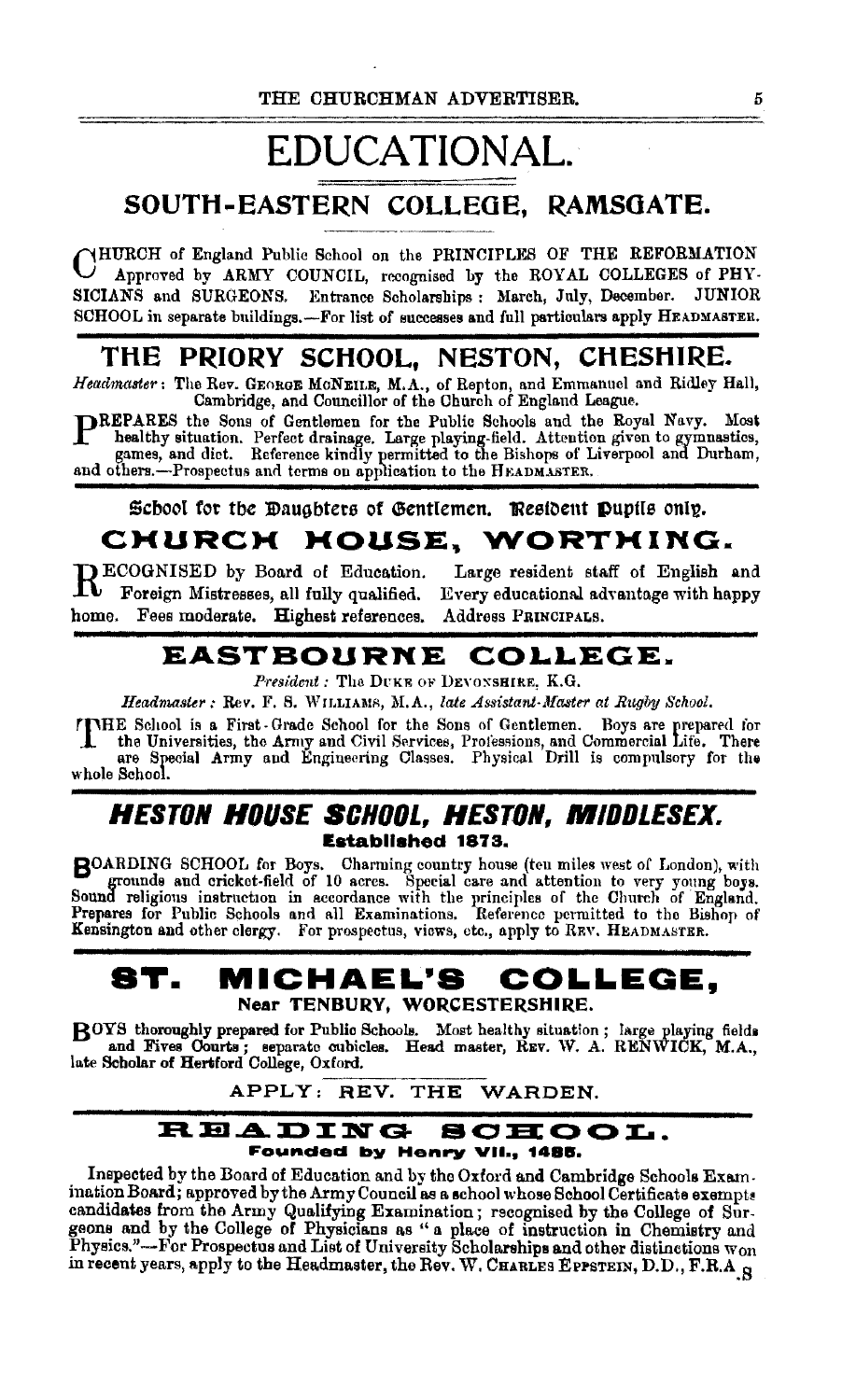# Church of England Zenana Missionary Society.

For Evangelistic, Medical and Educational Work among the Women of India and China.

Patroness: H.R.H. THE DUCHESS OF CONNAUGHT.

Chairman . Sir W. MACKWORTH YOUNG, K.C.S.I.

The Society has at present 65 Stations, and Employs 228 Missionaries<br>in Home Connection, 116 Assistants in Local Connection, and over 900 **Bible-Women and Teachers** 

Bible-Women and Tesoners.<br>It has H fully-equipped Hospitals and numerous Dispensaries. Over<br>450,000 cases were treated last year.<br>The Magazines of the Society: India's Women and China's Daughters,<br>published monthly (1d.); quarterly (1d.).

### DONATIONS & SUBSCRIPTIONS ARE MUCH NEEDED.

Hon. Treasurer: Col. Robr. WILLIAMS, M.P.<br>Secretaries: Clerical--Rev. G. Toxag, M.A.; Lay-Mr. H. L. HEBERRT.<br>Central Association--Miss MUUVANY.

Office-27, CHANCERY LANE, LONDON, W.C.

# INFANT ORPHAN ASYLUM,

Patron: His MAJESTY THE KING.

This Institution maintains and educates the orphans of persons once in prosperity from<br>their earliest infancy until 15 years of age.

Nearly 500 children now in the Asylum. Annual Subscriptions are urgently needed. Life Subscription for one Vote, £5 5s.; Annual Sub-<br>ecription for one Vote, 10s. 6d.

OFFICES: 63, LUDGATE HILL, E.C. Commr. H. C. MARTIN, R.N., Secretary.

## PAROCHIAL MISSIONS TO THE JEWS AT HOME AND ABROAD.

President-THE DEAN OF WORCESTER. Hon. Secs.-CANON SIR JAMES E. PHILIPPS. Bart. ARCHDEACON SUTTON.

Org. Sec.-REV. W. O. E. OESTERLEY.

Work in London, Liverpool, Manchester, Leeds, Bombay.

Applications for Grants have constantly to be refused owing to want of Funds.

Office: 39, VICTORIA STREET, LONDON, S.W.

#### "LIBERATOR" **RELIE** FUND.

Datron: H.R.H. PRINCE CHRISTIAN.

£10.000 required to Relieve New and Urgent Cases.

HUNDREDS of aged and afflicted victims, so cruelly The robbed of their life-savings by the great Liberator<br>Fraud, just as they were hoping to enjoy the fruit of their<br>industry and thrift. Many of them are members of the Church of England. Cheques and P.O.'s should be sent to the Secretary, Rev. J. STOCKWELL WATTS, 16, Farringdon Street. E.C.

### THE MISSIONS TO SEAMEN

(with which is incorporated the Thames Church Mission), Patron: HIS MAJESTY THE KING.

Vice-Patrons: H.R.H. THE PRINCE OF WALES AND THE FOUR ARCHBISHOPS.

Bankers: BARCLAY & Co., Pall Mail East, S.W. **JUBILEE YEAR, 1856-1906.** 

JUBILEE YEAR, 1856-1906.<br>To commemorate FIFTY YEARS' work for God<br>armongt salions, The Missions to Seamon makes an<br>ernest appeal for £10,000 as a SPECIAL JUBILEE<br>FUND, to open TEN NEW STATIONS in ports<br>abroad,  $\varepsilon, p$ , De

Sailor Sons?

STUART C. KNOX, M.A., Secretary, The Missions to Seamen, 11, Buckingham Street, Birand, W.C.

### **OPERATIVE JEWISH CONVERTS' INSTITUTION**

(Church of England.)

PRESIDENT : COLONEL ROBERT WILLIAMS, M.P

**OBJECT.**-To assist young Christian Jews in distress by enabling them to help themselves. They are received for three years, provided for entirely and taught trades.

Ramsgate.

Bankers-Messrs. BARCLAY & COMPANY, Ltd., 54, Lombard Street, E.C.

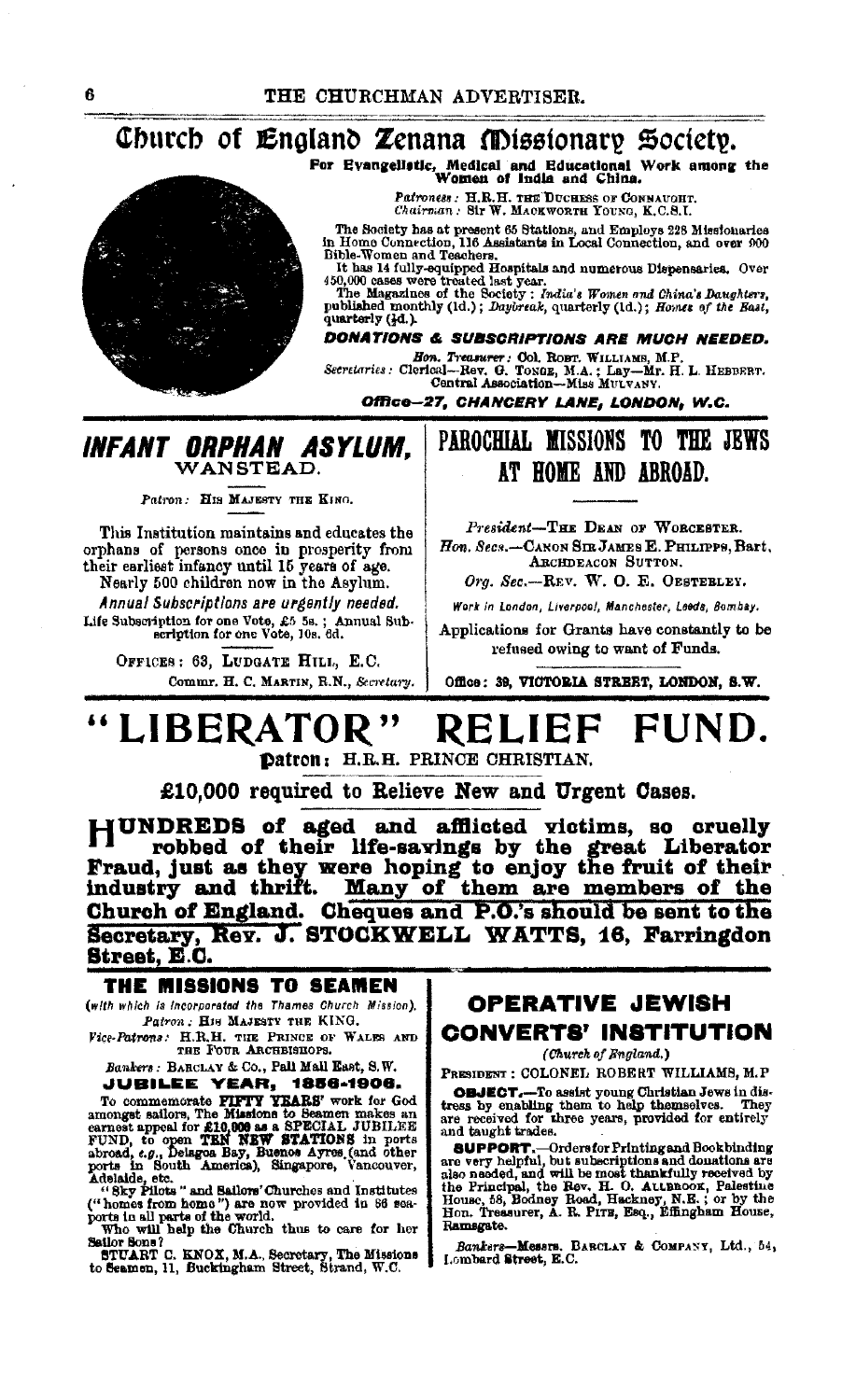#### **EASTER HOLIDAYS. COOK'S CONDUCTED EXCURSIONS.**

**PARIS, including Hotel, Carriage Drives, Conductor, etc., leaving THURSDAY and SATURDAY, April 12th and 14th. Inclusive fares from S guiness.**<br>HOLLAND and the DEAD CITIES of the ZUYDER ZEE, leaving April 12th. Farc £5 15s

Fare £5 5s.

| POPULAR TOURS (including Travel and Accommodation).              |                      |               |                 |                 |                  |                      |          |                 |  |          |     |
|------------------------------------------------------------------|----------------------|---------------|-----------------|-----------------|------------------|----------------------|----------|-----------------|--|----------|-----|
| ROME, visiting Genoa and Turin, leaving April 4th, 12th and 25th |                      |               |                 |                 |                  | $\ddot{\phantom{1}}$ | $\cdots$ | $\cdot$ .       |  | £11 11s. |     |
| ITALY and SOUTH FRANCE, 14 days                                  |                      |               | $\cdot$ $\cdot$ | $\cdot$ $\cdot$ | $\cdots$         | $\cdot$ .            | $\cdots$ | $\sim$          |  | £13 18s. |     |
| <b>ITALIAN LAKES and VENICE, 13 days</b>                         |                      |               | $\bullet$       | $\cdots$        | $\bullet\bullet$ | $\ddot{\phantom{a}}$ | . .      | $\cdot$ $\cdot$ |  | £18 13s. |     |
| RIVIERA, 10 days                                                 | $\ddot{\phantom{0}}$ | $\cdots$      | . .             | $\cdot$ .       | $\cdot$          | . .                  | $\cdot$  | . .             |  | £10 10s. |     |
| A WEEK at LUCERNE                                                |                      | $\sim$ $\sim$ | $\cdot$ .       | $\cdot$ $\cdot$ | $\cdots$         | $\cdots$             |          | Conducted       |  | Æ5.      | 58. |
| A WEEK at LAKE of GENEVA                                         |                      | $\cdots$      | $\cdot$ .       | $\cdot$         | $\cdots$         | $\cdot$              |          | Out             |  | £6       | 66. |
| <b>EIGHT DAYS' TOUR to LUCERNE or INTERLAKEN</b>                 |                      |               |                 |                 |                  | $\overline{1}$       |          | and Home.       |  |          | 76. |
| Mus <del>ta</del> ted Desemanua Pesa                             |                      |               |                 |                 |                  |                      |          |                 |  |          |     |

Particulars also free of SPECIAL CONDUCTED TOURS free.<br>TICKETS at lowest fares to Paris, Rome, Seville, Boulogne, Calais, Dieppe, Brussels, Antwerp, Rotterdam, stc., and all parts of Great Britan and Ireland.<br>stc., and all

# PROTESTANT REFORMATION SOCIETY.

The OLDEST Church Society for the Maintenance of the Beligious Principles of the Reformation<br>The ONLY Mission to Roman Gatholics in England.<br>(Established 1827.)

**MISSIONARY. EDUCATIONAL. EVANGELISTIC.** 

#### **PROTESTANT D** DICTIONARY. TME Beauthully Illustrated, 15s. net.

Of REAL AND PERMANENT VALUE to a Clergyman, Minister, Teacher, Protestant Worker, Public or Parochial Library.

Funds are Urgently Needed.

WALTER A. LIMBRICK, Secretary, 62, Berners Street, London, W.

### Second Edition. Now Ready.

In crown Svo., tastefully printed and bound in cloth. Price 3s, 6d.

#### GRACE. STORIES  $O$ F

Notable Examples of Christian Conversion.

ВY

REV. C. S. ISAACSON, M.A.,

Author of "Roads to Christ," "Roads from Rome," "Rome in Many Lands." ctc.

# EXTRACTS FROM PERSONAL AND PRESS NOTICES OF<br>"STORIES OF GRACE."

"May it be widely read!"-BISHOP OF DURHAM.

"A most dolightful and deeply interesting book."- MISS CATHARINE MARSH.

"Most interesting and useful. It greatly glorifies 'The God of all grace.'"-CANON Christopher (Oxford).

"The selection of cases is very good, and they are well told. I trust it may be much used to the glory of His grace."-PREBENDARY H. E. FOX, C.M.S.

"I trust its mission may be for Christ everywhere."-MISS WESTON (Royal Sailors Rest).

"I have found 'Stories of Grace' most interesting, stimulating, and encouraging." -Canon H. Trotter.

"Prebendary Fox, Canon Christopher, the venerable Miss Marsh, Mr. Cecil Polhill, Miss Weston, and other have furnished Mr. Isaacson with instances of spiritual blessing known to themselves and presumably new to the public."-Record.

"A book Christians should read and pray over with a view to becoming soul-winners themselves."-English Churchman.

ELLIOT STOCK, 62, PATERNOSTER ROW, LONDON, E.C.